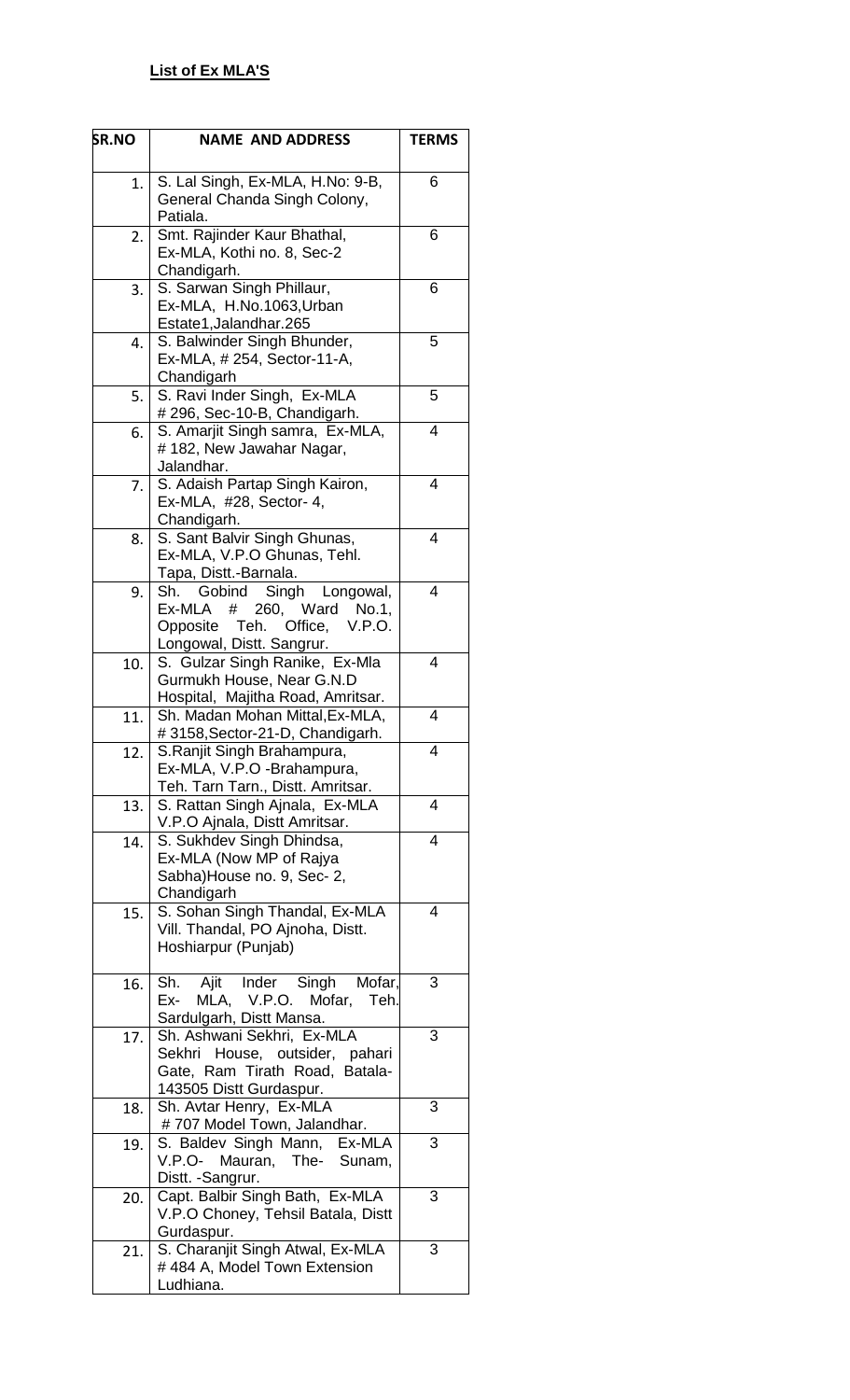| 22. |                                    |   |
|-----|------------------------------------|---|
|     | S. Chand Singh Chopra, Ex-MLA      | 3 |
|     | H.No.1315, Street No. 3, Gobind    |   |
|     | Colony, Barnala.                   |   |
|     |                                    |   |
| 23. | Sh. Chunni Lal Bhagat, Ex-MLA      | 3 |
|     | # 215, J.P. Nagar Jalandhar        |   |
| 24. | Prof. Darbari Lal, Ex-MLA          | 3 |
|     | # 55, Green Avenue, Amritsar.      |   |
| 25. | Sh. Des Raj Dhugga, Ex-MLA         | 3 |
|     | VPO.Dhugga, Kalan, Teh.            |   |
|     |                                    |   |
|     | Dasuya, Distt. Hoshiarpur.         |   |
| 26. | S.Gurtej Singh Ghuriana, Ex-MLA    | 3 |
|     | Ganga Bihar Colony, Gali no. 4,    |   |
|     | Abohar, Th. Abohar, Distt. Fazilka |   |
| 27. | S. Harminder Singh Jassi, Ex-      | 3 |
|     |                                    |   |
|     | MLA, V.P.O Jassi Baghwali, Teh     |   |
|     | nd Distt Bathinda.                 |   |
| 28. | Dr. Harbans Lal, Ex-MLA,           | 3 |
|     | Kothi no. 1912/17, Gali no. 3,     |   |
|     | Professor Colony, Sirhand, Distt   |   |
|     | Fatehgarh Sahib.                   |   |
|     |                                    |   |
| 29. | S.HarmeetSinghSandhu,Sandhu,       | 3 |
|     | Ex-MLA, Enclave Amritsar Road,     |   |
|     | Tarn Taran (Punjab).               |   |
| 30. | S. Janmeja Singh Sekhon, Ex-MLA    | 3 |
|     | #1615, Sectar 7-B, Chandighar.     |   |
|     | S. Joginder Singh Mann, Ex-MLA,    | 3 |
| 31. |                                    |   |
|     | 92-C, New Model Town,              |   |
|     | Phagwara. Chairman                 |   |
| 32. | S.Jagmohan Singh Kang, Ex-MLA,     | 3 |
|     | Kothi No. 1539, Sector 18-D,       |   |
|     | Chandigarh.                        |   |
| 33. | Smt. Bibi Jagir Kaur, Ex-MLA       | 3 |
|     |                                    |   |
|     | Vill & P.O. Begowal, Tehsil        |   |
|     | Bholath, Distt. Kapurthala.        |   |
| 34  | S. Jeet Mohinder Singh Sidhu,      | 3 |
|     | Ex-MLA, H.No. 22, Sector-3,        |   |
|     | Chandigarh.                        |   |
|     |                                    |   |
|     |                                    |   |
| 35. | Smt. Lakshmi Kanta Chawla,         | 3 |
|     | Ex-MLA, Gali Nar Singh Dass,       |   |
|     | Amritsar.                          |   |
| 36. | S. Manjinder Singh Behla, Ex-MLA,  | 3 |
|     |                                    |   |
|     | 87-D Block Ranjit Avenue, Amritsar |   |
| 37. | Com.Mehtab Singh, Ex-MLA,          | 3 |
|     | #3151 Guru Nanak Nagar, New        |   |
|     | Bus Stand Jalalabad (w) Distt.     |   |
|     | Fazilka, Punjab.                   |   |
| 38. | Master Mohan Lal, Ex-Mla           | 3 |
|     | Gali No. 4, Indira Colony,         |   |
|     |                                    |   |
|     | Pathankot.                         |   |
| 39. | Smt. Mohinder Kaur Josh, Ex-MLA    | 3 |
|     | Ward No.22, Hoshiarpur Road        |   |
|     | Piplawala.                         |   |
| 40. | Sh. Manoranjan Kalia Pankaj,       | 3 |
|     | Ex-MLA, #158/4, Central Town,      |   |
|     | Jalandhar.                         |   |
|     |                                    |   |
| 41. | S. Mohinder Singh Kaypee,          | 3 |
|     | Ex-MLA, #310/L, Model Town,        |   |
|     | Jalandhar.                         |   |
| 42. | Mantar Singh Brar, Ex-MLA.         | 3 |
|     | V.&P.O Sandhwan Near Radha         |   |
|     | Swami Satsang Bhawan, Distt.       |   |
|     |                                    |   |
|     | Faridkot. Teh Kotkapura.           |   |
| 43. | S.Manjit Singh, Ex-MLA,            | 3 |
|     | V.P.O Mianwind, Tehsil Khadoor     |   |
|     | Sahib, Distt Tarn Taran.           |   |
|     |                                    |   |
| 44. | S. Nirmal Singh Kahlon, Ex-MLA,    | 3 |
|     | 649, Basant Avenue, Amritsar.      |   |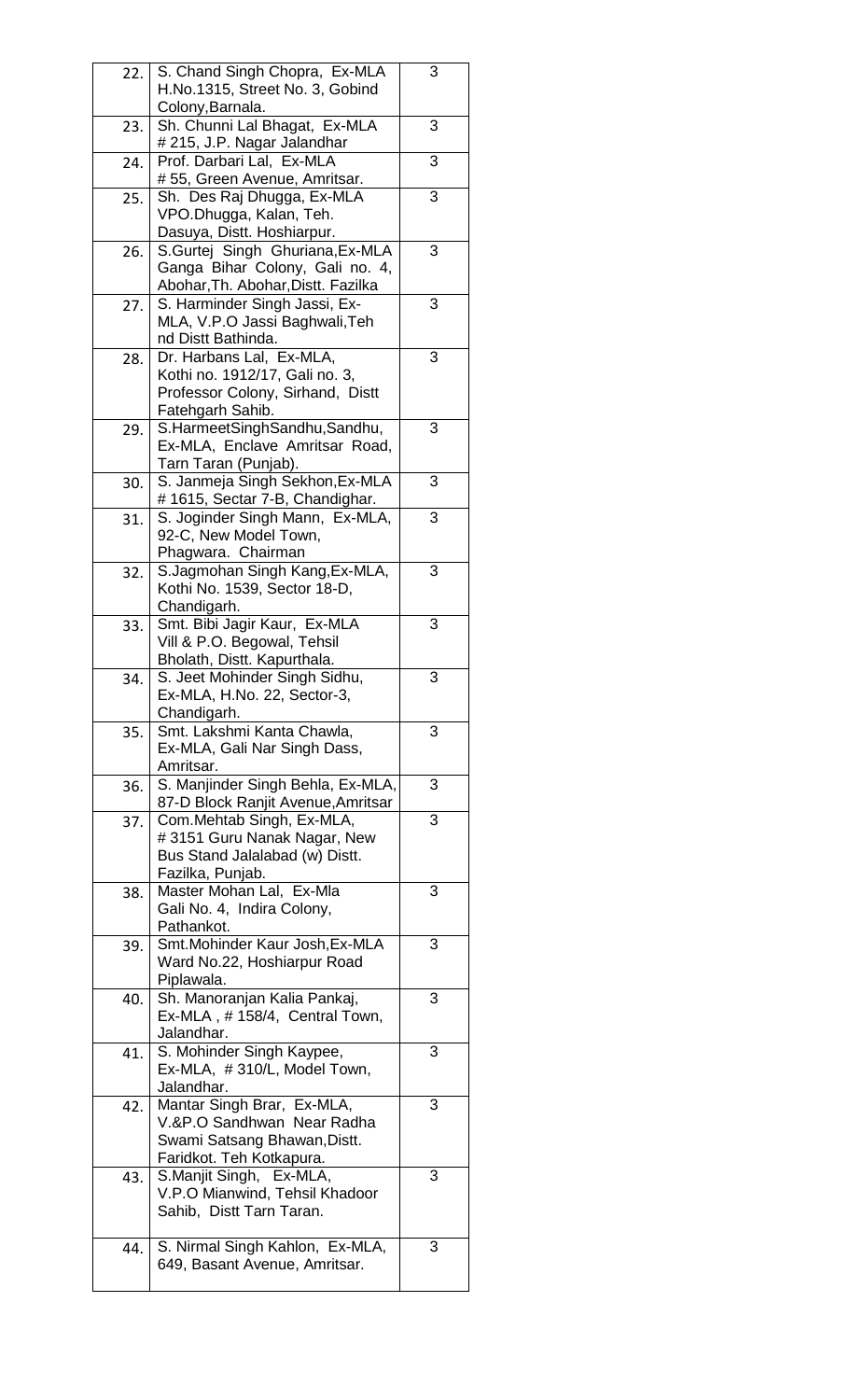| 45. | S. Randhir Singh Cheema, Ex-mla,                      | $\overline{3}$ |
|-----|-------------------------------------------------------|----------------|
|     | Vill. - Karimpur, P.O - Nagowain,                     |                |
|     | Tehsil Sirhind, Distt- Fatehgarh                      |                |
|     | Sahib.                                                |                |
| 46. | S. Ranjit Singh Chajjalwadi,                          | 3              |
|     | Ex-MLA, House no. -44,                                |                |
|     | Phase-7-A, Mohali.                                    |                |
| 47. | S. Sukhdev Singh Dhillon,                             | 3              |
|     | Ex-MLA, R/O Bathinda Road,                            |                |
|     | Opp John Dere Tractors,                               |                |
|     | Rampura Phul. Distt.- Bathinda.                       |                |
| 48. | Sh. Surjit Kumar Jyani, Ex-MLA                        | 3              |
|     | Village - Katehra, Tehsil- Fazilka                    |                |
|     | Distt -Ferozepur.                                     |                |
| 49. | S. Sital Singh, Ex-MLA, R/o                           | 3              |
|     | Dharamkot, Tehsil - Dharamkot,                        |                |
|     | Distt Moga.                                           |                |
| 50. | Sh. Sunil Jakhar, Ex-MLA,                             | 3              |
|     | Village.- Panjkosi, The. and Distt-                   |                |
|     | Abohar.                                               |                |
| 51. | S. Tota Singh, Ex-MLA #1603,                          | 3              |
|     | Sec-18-B, Chandigarh Near Wind                        |                |
|     | sar palace, Didar singh Nagar,                        |                |
|     |                                                       |                |
|     | Duneke, Moga.                                         | 3              |
| 52. | Sh.Tikshan Sood, Ex-MLA,                              |                |
|     | R/O # 1, Sarswati Vihar Jodha mal                     |                |
|     | Road Civil Line Hoshiarpur.                           |                |
| 53. | S. Tej Parkash Singh, Ex-MLA,                         | 3              |
|     | Vill. Kotla Afgana, Tehsil Payal,                     |                |
|     | Distt Ludhaina. and kothi No. 33,                     |                |
|     | Sec.-5, Chandigarh.                                   |                |
| 54. | Dr. Upinderjit Kaur, Ex-MLA,                          | 3              |
|     | #1388, Sardar Atma Singh, Urban                       |                |
|     | Estate, Kapurthala.                                   |                |
| 55. | Sh Arunesh kumar, Ex-MLA,                             | $\overline{2}$ |
|     | Mohalla Prabhakaran, Mukerian,                        |                |
|     | Distt -Hoshiarpur.                                    |                |
| 56. | Sh. Arvind khanna, Ex-MLA,                            | $\overline{2}$ |
|     | # No. 291, Sec-10-A, Chandigarh.                      |                |
| 57. | Sh. Anil Joshi, Ex-MLA, #11,                          | $\overline{2}$ |
|     | Medical Enclave, Amritsar(Pb).                        |                |
|     | S. Amarpal Singh Ajnala, Ex-                          | $\overline{2}$ |
| 58. | MLA,# 2349-50, Block C, Ranjeet                       |                |
|     |                                                       |                |
|     | Avenue, Amritsar-143101.                              |                |
| 59. | Sh. Avinash Chander, Ex-MLA,                          | 2              |
|     | H.No. 5, Chotti Baradari, Phase-2,                    |                |
|     | Jalandhar                                             |                |
| 60. | S. Bikramjit Singh Khalsa, Ex-                        | $\overline{2}$ |
|     | MLA, #435/23, Krishna Nagar,                          |                |
|     | Civil Lines, Ludhiana.                                |                |
|     | Ch. Balbir Singh Miani, Ex-MLA                        | $\overline{2}$ |
| 61. |                                                       |                |
|     | V.P.O Lakhinder (Miani), Distt.                       |                |
|     |                                                       |                |
|     | Hoshiarpur 144202.                                    | $\overline{2}$ |
| 62. | S. Bhag Singh Malla, Ex-MLA                           |                |
|     | Malla Niwas, Tehsil Road,                             |                |
|     | Jagraon, Distt. Ludhiana.                             |                |
| 63. | S. Bir Davinder Singh, Ex-MLA                         | $\overline{2}$ |
|     | R/o Sewa Sadan(2-A) Dhillon                           |                |
|     | Marg, Model Town, Patiala.                            |                |
| 64. | S. Dhanwant Singh Dhuri, Ex-MLA                       | 2              |
|     | Vill. Manwala, The- Dhuri, Via                        |                |
|     | Harchandpur, Distt Sangrur.                           |                |
| 65. | Dr. Dalbir Singh Verka, Ex-MLA                        | $\overline{2}$ |
|     | 1- Shri Guru Teg Bahar Complex,                       |                |
|     | Vallah Bye Pass Road, V.P.O                           |                |
|     | Vallah Teh & Distt. Amritsar.                         |                |
| 66. | Sh.Dharampal<br>Sabharwal,                            | $\overline{2}$ |
|     | Ex-MLA 53-A, Bahadurpur Gate,<br>Distt. - Hoshiarpur. |                |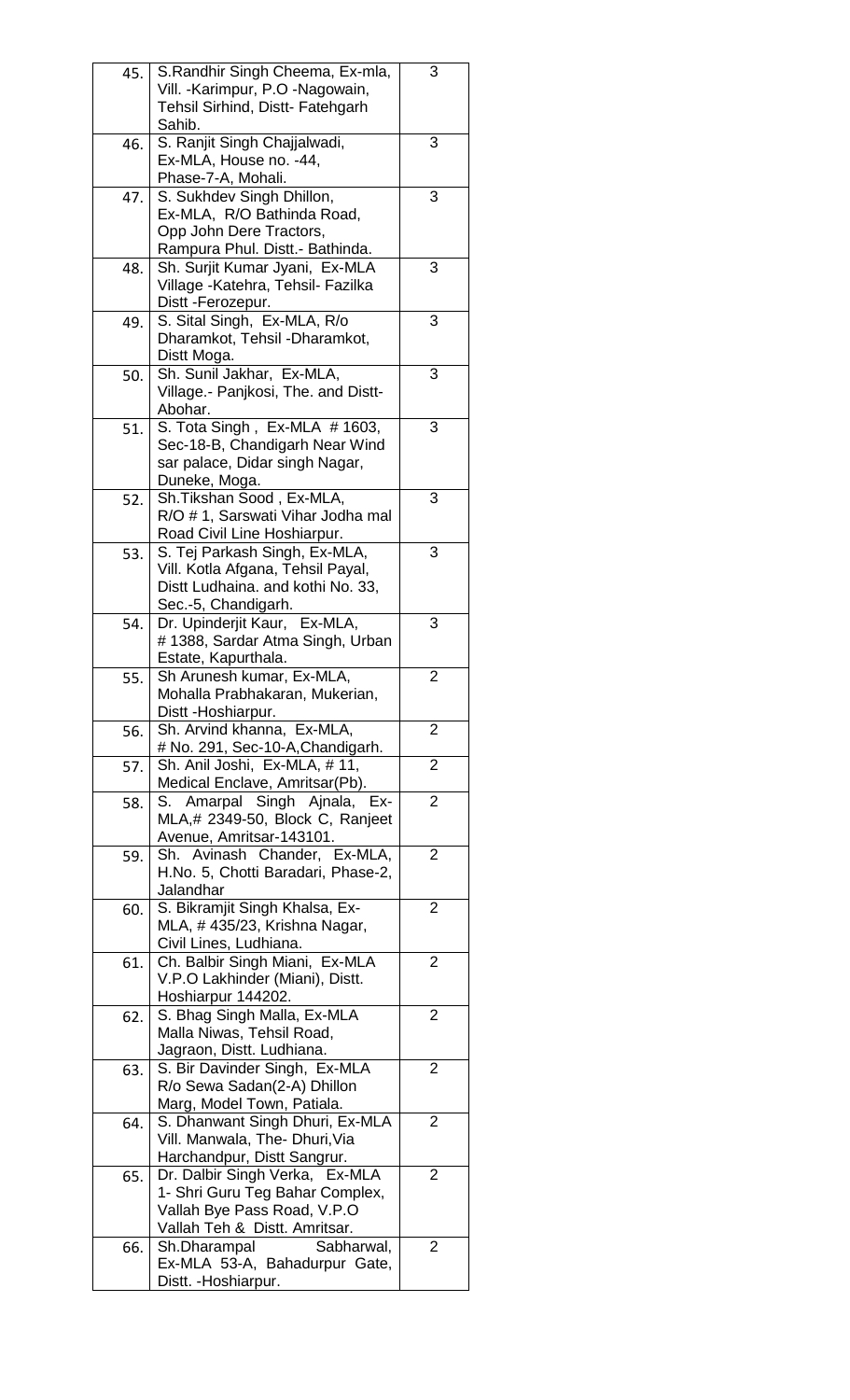| 67. | S.Darshan Singh Shivalik,                                     | 2              |
|-----|---------------------------------------------------------------|----------------|
|     | Ex-MLA, Mahitab House,                                        |                |
|     | Madhuban Enclave, Barewal                                     |                |
|     | Road, Distt Ludhiana.                                         |                |
| 68. | S. Gurdip Singh Bhaini, Ex-MLA,                               | 2              |
|     | Vill.-Bhaini Araina, P.O-Sidhwan                              |                |
|     | Bet, Tehsil-Jagroan, DisttLudhiana                            |                |
| 69. | S. Gurcharan Singh Dirba, Ex-MLA                              | $\overline{2}$ |
|     | V.P.O Surjan basti Dirba, Teh.                                |                |
|     | Sunam Distt. Sangrur.                                         |                |
| 70. | S. Gurbinder Singh Atwal,                                     | 2              |
|     | Ex-MLA, Vill. Takhatgarh, Teh.                                |                |
|     | Phillaur, Distt Jalandhar.                                    |                |
| 71. | S. Gurchet Singh Bhullar,<br>Ex-                              | 2              |
|     | MLA, Vill. Mahmoodpura, Tehsil                                |                |
|     | Patti, Distt Tarntaran.                                       |                |
| 72. | S. Gurbachan Singh Babehali,                                  | $\overline{2}$ |
|     | Ex-Mla V.PO. Babehali, Teh and                                |                |
|     | Distt Gurdaspur.                                              |                |
| 73. | Sh. Hardev Singh Arshi, Ex-Mla                                | 2              |
|     | Kothi no. 3-A, Tagore Nagar, Dr.                              |                |
|     | Mela Ram Road, Bathinda.                                      |                |
| 74. | S. Hira Singh Gabria, Ex-Mla                                  | 2              |
|     | R/O 12478, Vishwa Karma                                       |                |
|     | Colony, Ludhiana.                                             |                |
|     | Sh. Hans Raj Josan, Ex-Mla                                    | 2              |
| 75. | Vill Chack Sotrian Teh.Jallalabad                             |                |
|     |                                                               |                |
|     | (West) Fazilka.                                               | 2              |
| 76. | Smt. Harchand Kaur, Ex-Mla                                    |                |
|     | Vill & P.O Mahal kalan, Tehsil &                              |                |
|     | Distt.- Barnala.                                              |                |
| 77. | S. Harpreet Singh, Ex-Mla                                     | 2              |
|     | V.P.O -Kotbhai, Tehsil                                        |                |
|     | Giddarbhaha, Distt Sri Muktsar<br>Sahib.                      |                |
|     |                                                               |                |
| 78. | S. Ishar Singh Meharban, Ex-Mla                               | 2              |
|     | Vill. Meharban, Rahon Road,<br>Ludhiana.                      |                |
|     | S. Iqbal Singh Jhundan, Ex-MLA                                |                |
| 79. | Vill. Jhundan,, P.O. Amargarh, Distt.                         | 2              |
|     |                                                               |                |
|     | Sangrur.<br>S. Jagdish Singh Garcha. Ex-MLA                   | 2              |
| 80. |                                                               |                |
|     | B-XX-658, Gurdev Nagar,                                       |                |
|     | Ludhiana. # 90399/R 15-7-10.                                  |                |
| 81. | Sh Jagdeep Singh Nakai, Ex-MLA,<br>Barnala Bhatinda Road Vill | 2              |
|     |                                                               |                |
|     | Rampura Phul, Distt Bhatinda-                                 |                |
| 82. | S. Joginder Singh Panjgrain, Ex-                              | 2              |
|     | MLA, New Harindra Nagar Near                                  |                |
|     | Baba Farid Public School,                                     |                |
|     | Faridkot Distt Fridkot.                                       |                |
| 83. | Sh. Joginder Pal Jain, Ex-MLA,<br>#                           | 2              |
|     | 1062, Gali No. 3, Vedant Nagar,                               |                |
|     | Moga.                                                         |                |
| 84. | S. Kawaljit Singh Lally, Ex-MLA.                              | 2              |
|     | V.P.O. Nangal Shama Near Rama                                 |                |
|     | Mandi, Distt. Jalandhar                                       |                |
| 85. | S. Kewal Singh Dhillon, Ex-MLA,                               | 2              |
|     | Kothi No. 301, Sector-9-D,                                    |                |
|     | Chandigarh.                                                   |                |
| 86. | Sh. Krishan Dev Bhandari,                                     | 2              |
|     | Ex-MLA, R/o House No. 61, Seth                                |                |
|     | <b>Hukam Chand Colony Distt</b>                               |                |
|     | Jalandhar. Punjab.                                            |                |
|     |                                                               |                |
| 87. | Sh. Lov Kumar Goldy Ex-MLA,                                   | 2              |
|     | Vill. Mansowal, Tehsil                                        |                |
|     | Garhshankar, Distt -Hoshiarpur.                               |                |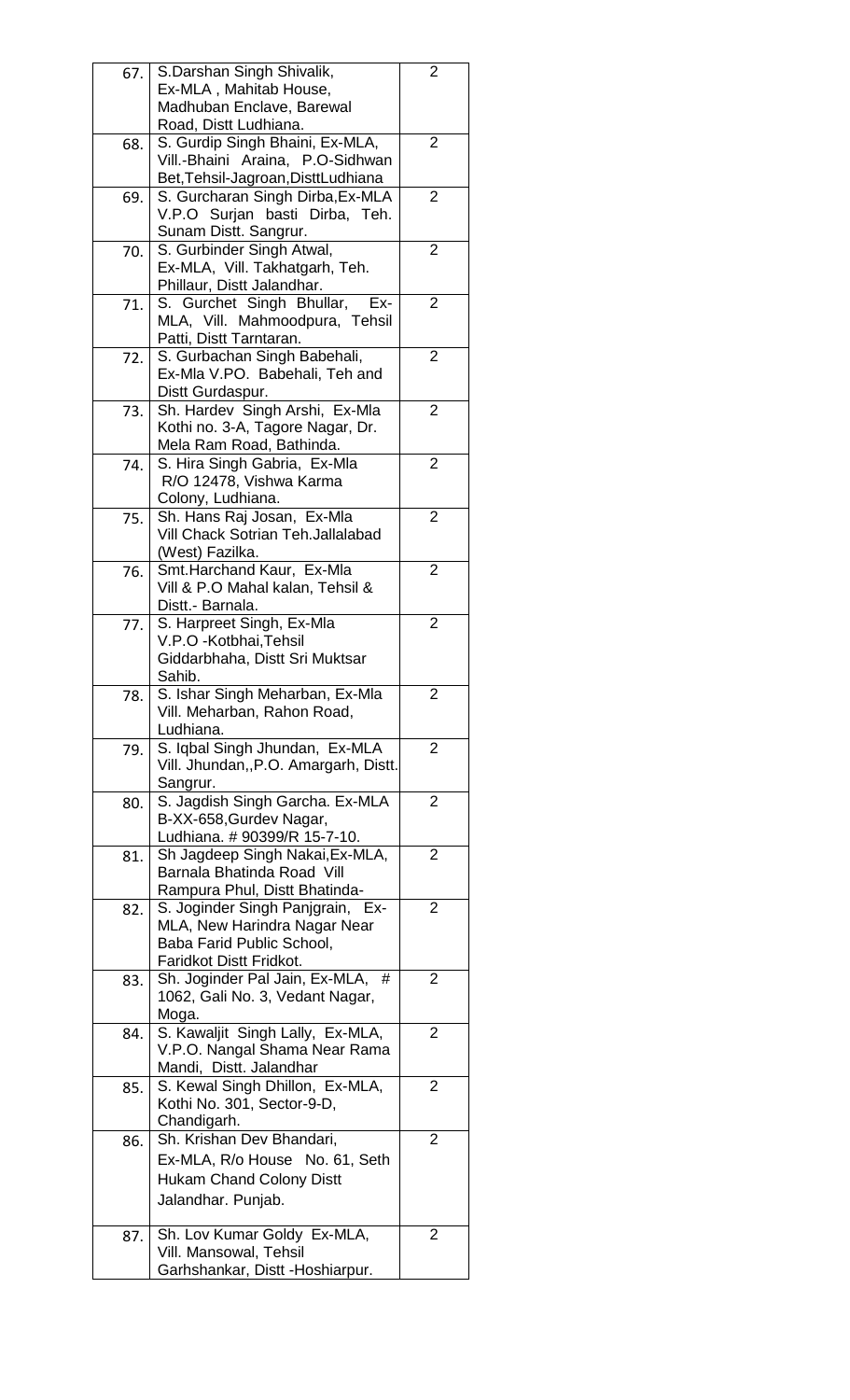| 88.  |                                                                       |                |
|------|-----------------------------------------------------------------------|----------------|
|      | Sh. Mohan Lal Banga. Ex-MLA,                                          | $\overline{2}$ |
|      | kothi No: 2453 Phase-10 City                                          |                |
|      | Mohali, Distt.- Mohali.                                               |                |
| 89.  | Sh. Mohinder Kumar Rinwa,<br>Ex-                                      | 2              |
|      |                                                                       |                |
|      | MLA, New Suraj Nagari, Abohar,                                        |                |
|      | Distt. -Fazilka.                                                      |                |
| 90.  | S. Malkiet Singh Dakha, Ex-MLA,                                       | 2              |
|      | Flat No. 21-G, And V.P.O -                                            |                |
|      | Bilaspur Distt. Ludhiana.                                             |                |
|      |                                                                       | 2              |
| 91.  | S. Malkiet Singh Birmi, Ex-MLA,                                       |                |
|      | j-14, Sarabha Nagar, Ludhiana.                                        |                |
| 92.  | Sh. Ram Krishan Kataria, Ex-MLA                                       | 2              |
|      | V.P.O Pojewal, Tehsil Balachor,                                       |                |
|      | Shaheed Bhagat Singh Nagar,                                           |                |
|      | Nawanshahr.                                                           |                |
|      |                                                                       |                |
| 93.  | S. Raghubir Singh, Ex-MLA                                             | 2              |
|      | Village, Hothian, P.O. Nurpur                                         |                |
|      | Lubana, Distt. Kapurthala                                             |                |
| 94.  | Prof. Sushil Mahajan, Ex-MLA                                          | 2              |
|      | Hanuman chownk, Jail Road, Distt                                      |                |
|      |                                                                       |                |
|      | Gurdaspur.                                                            |                |
| 95.  | Sh. Som Parkash, Ex MLA, (Now                                         | 2              |
|      | Minister, Govt of India (M.P Lok                                      |                |
|      | Sabha) #22, Sec-71, Mohali.                                           |                |
| 96.  | Ch. Swarna Ram, Ex-MLA,                                               | 2              |
|      |                                                                       |                |
|      | R/o Dhian Singh Colony,                                               |                |
|      | Phagwara, Distt Kapurthala.                                           |                |
| 97.  | S. Sikandar Singh Maluka, Ex-MLA,                                     | 2              |
|      | V.P.O Maluka, Tehsil -Rampura                                         |                |
|      | Phul, Distt -Bathinda.                                                |                |
|      |                                                                       |                |
| 98.  | Sh. Sajjan Kumar Jakhar, Ex-MLA                                       | 2              |
|      | Vill.-Maujgarh Abohar, Distt                                          |                |
|      | Fazilka.                                                              |                |
| 99.  | Sh. Shingara Ram Sahungra, Ex-                                        | 2              |
|      | MLA, Canal Colony, Ward, No. 2                                        |                |
|      |                                                                       |                |
|      | Banga Road, Garhshankar, Distt -                                      |                |
|      |                                                                       |                |
|      | Hoshiarpur.                                                           |                |
| 100. | S. Sucha Singh Langah, Ex-MLA                                         | 2              |
|      |                                                                       |                |
|      | V.P.O Langah Jattan, Teh. and                                         |                |
|      | Distt. Gurdaspur.                                                     |                |
| 101. | S.Sucha Singh Chhotepur,                                              | 2              |
|      | Ex-MLA, Vill.- Chhotepur, P.O. Kot                                    |                |
|      | Santokh Rai, Tehsil and Distt                                         |                |
|      | Gurdaspur.                                                            |                |
|      |                                                                       |                |
| 102. | S. Surjit Singh Rakhra, Ex-Mla                                        | 2              |
|      | Kartar Villa, V.P.O Rakhra, Distt                                     |                |
|      | Patiala.                                                              |                |
| 103. | S. Sukhpal Singh Nannu, Ex-Mla                                        | 2              |
|      | #49, Mamdote House, Near                                              |                |
|      | Railway Bridge, Jhoke Road,                                           |                |
|      |                                                                       |                |
|      | Ferozepur Cantt                                                       |                |
| 104. | Sher Singh Ghubaya, Ex-Mla                                            | 2              |
|      | V.P.O Gubhya, Teh. Jalalabad                                          |                |
|      | west, Distt. Fazilika.                                                |                |
| 105. | Shamsher Singh Dullo, Ex-Mla                                          | 2              |
|      |                                                                       |                |
|      | (Now MP Rajya Sabha) R/O Ram                                          |                |
|      | Partap Street, Samrala                                                |                |
|      | Road, Khanna, Distt. Ludhiana.                                        |                |
| 106. | Sh. Santokh Singh Chaudhary,                                          | $\overline{2}$ |
|      | Ex-MLA (Now MP Lok Sabha)                                             |                |
|      | R/O House No. 168, Vijay Nagar,                                       |                |
|      | Jalandhar.                                                            |                |
|      |                                                                       |                |
| 107. | S. Tara Singh Ladal, Ex-MLA,                                          | 2              |
|      | Vill. Bairampur Ladal, P.O                                            |                |
|      | Malikpur and Distt Roop Nagar.                                        |                |
| 108. | Sh. Tarlochan Singh, Ex-Mla                                           | 2              |
|      |                                                                       |                |
|      | V.P.O Soond, S.B.S Nagar,                                             |                |
|      | Nawanshahar. # 12, NRI Colony,<br>Banga, Distt. S.B. S Nagar, Punjab. |                |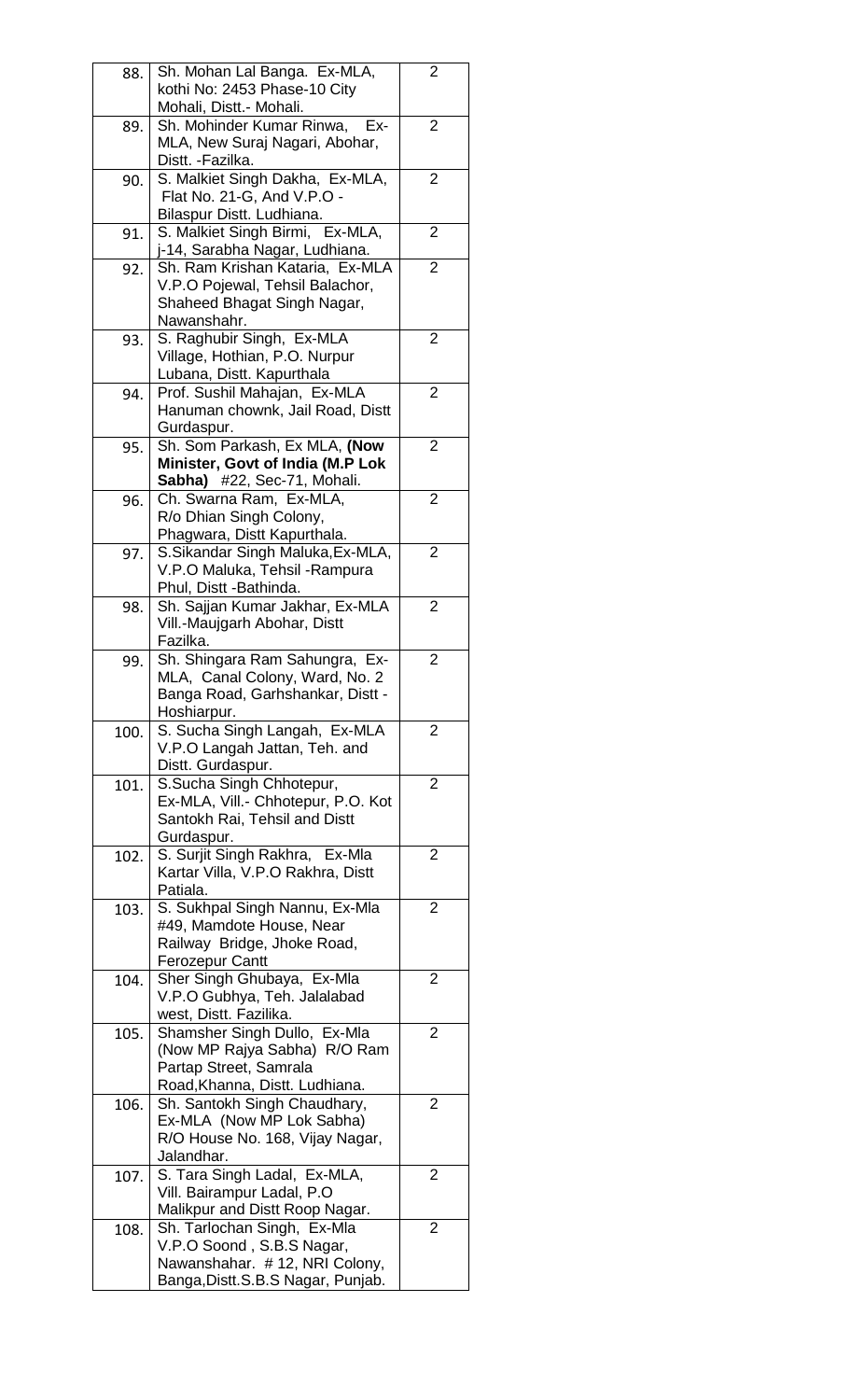| 109. | S.Upkar Singh Randhawa, Ex-MLA        | 2 |
|------|---------------------------------------|---|
|      | Vill. Bhagal Khurd, P.O Kurala        |   |
|      | Kalan, Via Urmar, Distt Hoshiarpur.   |   |
|      |                                       |   |
| 110. | S. Veer Singh Lopoke, V.P.O           | 2 |
|      | Lopoke, Teh. Ajnala, Distt. Amritsar. |   |
| 111. | S. Virsa Singh Valtoha, Ex-MLA        | 2 |
|      |                                       |   |
|      | #741 D, Ranjit Avenue, Distt-         |   |
|      | Amritsar.                             |   |
| 112. | Sh. Ajaib Singh Mukhmailpura,         | 1 |
|      | Ex-MLA, Kothi No 1, Vidya             |   |
|      |                                       |   |
|      | Nagar (karheri) Distt. Patiala.       |   |
| 113. | Sh. Abdul Ghaffar, Ex-MLA,            | 1 |
|      | Mohalla Sadewala, Malerkotla,         |   |
|      |                                       |   |
|      | Distt Sangrur.                        |   |
| 114. | S. Avtar singh Karimpuri, Ex-MLA,     | 1 |
|      | # No. 69, ward No 13, V.P.O           |   |
|      |                                       |   |
|      | Mahilpur, Distt Hoshiarpur.           |   |
| 115. | Sh. Arjun Singh Siag, Ex-MLA,         | 1 |
|      | V.P.O Dhingawali, Abohar, Distt       |   |
|      |                                       |   |
|      | Ferozepur.                            |   |
| 116. | Ajaypal Singh Mirankot, Ex-MLA,       | 1 |
|      | A-258, Pratap Nagar, G.T Road,        |   |
|      |                                       |   |
|      | Amritsar.                             |   |
| 117. | Sh. Ashok Sharma, Ex-MLA,             | 1 |
|      | Mission Road, Garden Colony           |   |
|      |                                       |   |
|      | Opp. Renuka Mandir, Pathankot.        |   |
| 118. | Sh.Avinash Rai Khanna, Ex-MLA,        | 1 |
|      | Narian Nagar, # Ward No. 4,           |   |
|      | Street 4, Distt. Hoshiarpur.          |   |
|      |                                       |   |
| 119. | S. Brij Bhupinder Singh, Ex-MLA,      | 1 |
|      | Kothi no. 595, Sec-10, Chandigarh.    |   |
| 120. | S. Baldev Singh Bhatti, Ex-MLA,       | 1 |
|      |                                       |   |
|      | V.P.O Dharamkot, moga Road            |   |
|      | New Bypass Bhatti Basti, Distt        |   |
|      | Moga.                                 |   |
|      |                                       |   |
|      |                                       |   |
| 121. | Sh. Baldev Raj Chawla, Ex-MLA,        | 1 |
|      | Sh. Radha Krishan, Nursing            |   |
|      |                                       |   |
|      | Home, 1/5 Hathi Gate Amritsar.        |   |
| 122. | S. Baldev Singh, Ex-MLA,              | 1 |
|      | V.P.O Majatri, Tehsil K harar,        |   |
|      | Distt Ajitgarh (Mohali)               |   |
|      |                                       |   |
|      |                                       |   |
| 123. | S. Bhag Singh, Ex-MLA,                | 1 |
|      | Kothi no.40, SukhramColony, Near      |   |
|      |                                       |   |
|      | Govt. College, Roopnagar.             |   |
| 124. | Sh. Babu Ram Chawla, Ex-MLA,          | 1 |
|      | Sidhu Nagri Abohar, Distt Fazilka     |   |
| 125. | S. Baldev Singh Balamgarh, Ex-        | 1 |
|      |                                       |   |
|      | Mla Patel Nagar, Gali No.8            |   |
|      | Malout.                               |   |
| 126. | S. Baljit Singh Jalalusma, Ex-MLA,    | 1 |
|      | V.P.O- Baba Bakala Sahib, --          |   |
|      |                                       |   |
|      | Distt.- Amritsar.                     |   |
| 127. | Sh. Chiranji Lal Garg, Ex-MLA,        | 1 |
|      | Kothi No. 392, Model Town Urban       |   |
|      |                                       |   |
|      | Estate, Phase-1, Bathinda.            |   |
| 128. | S. Charanjit Singh, Ex-MLA,           | 1 |
|      | 11-D(Sagar Apartment) 6-Tilak         |   |
|      | Marg, New Delhi-110001.               |   |
|      |                                       | 1 |
| 129. | Smt. Charanjit Kaur Bajwa,<br>Ex-     |   |
|      | MLA, #7, Sector- 8, Chandigarh.       |   |
| 130. | S. Didar Singh Bhatti, Ex-Mla         | 1 |
|      | Kohi No. 4503, Ward No. 13            |   |
|      |                                       |   |
|      | Sirhind, Distt Fatehgarh Sahib.       |   |
| 131. | S.Daljit Singh Cheema, Ex-Mla         | 1 |
|      | #911, Baba Ishar Singh Nagar,         |   |
|      |                                       |   |
|      | VPO. Dhina, Jalandhar Cantt,          |   |
|      | Distt, Jalandhar.                     |   |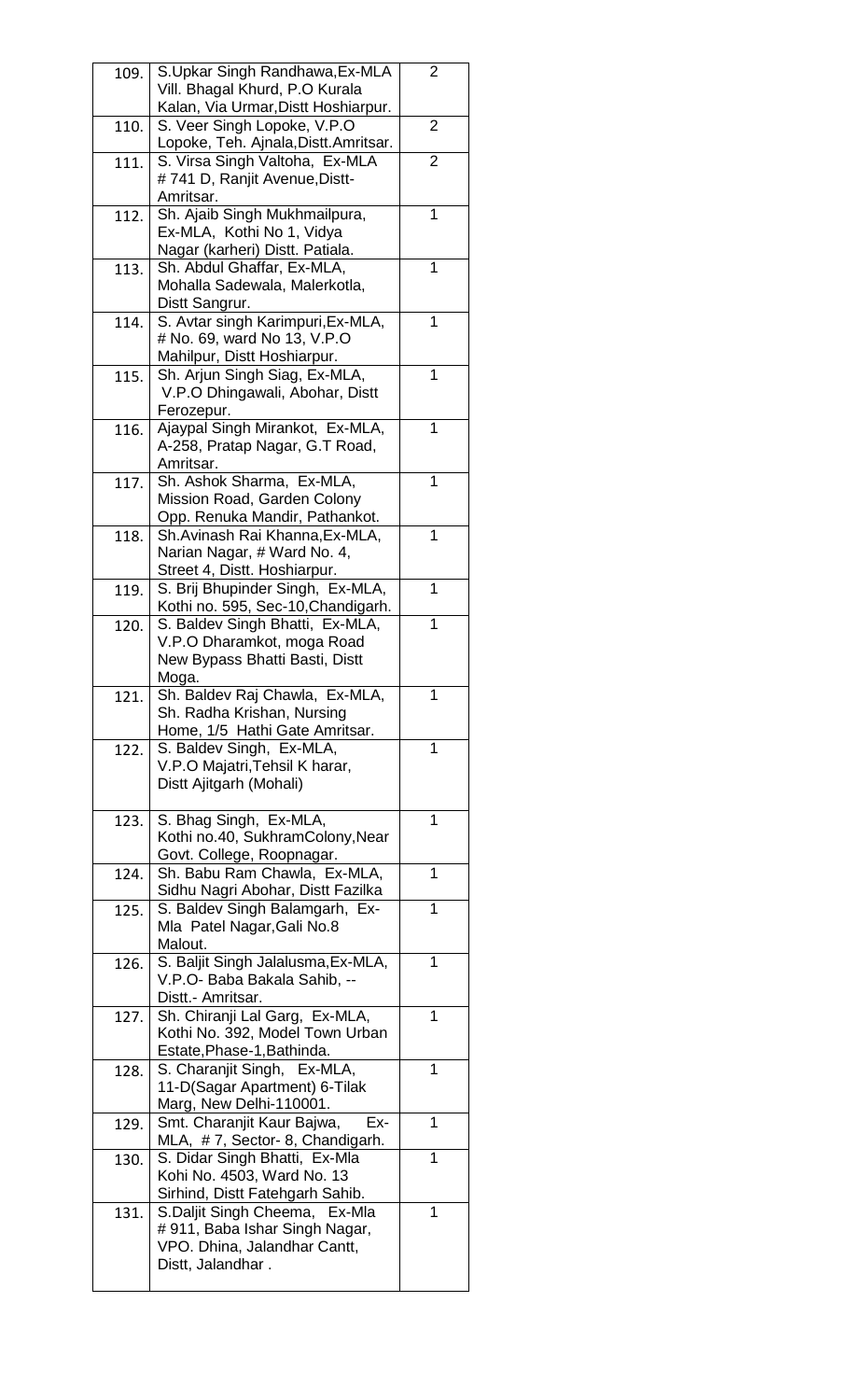| 132. | S.Darshan Singh kotfatta, Ex-Mla<br>#123, 3rd Phase, Model Town,<br>Bathinda.                                        | 1 |
|------|----------------------------------------------------------------------------------------------------------------------|---|
| 133. | Sh.Deep Malhotra, Ex-Mla<br>Old cantt Road, Faridkot.                                                                | 1 |
| 134. | Smt. F. Nesara Khatoon, Ex-Mla<br>#1476, Sector-42-B,<br>Chandigarh.PIN No: 160036                                   | 1 |
| 135. | S. Gurnaib Singh Brar, Ex-Mla<br>28The Mall Road, Ferozpur Cantt.                                                    | 1 |
| 136. | S. Gurdev Singh Gill, Ex-Mla<br># 655, Ward No. 28, Mohalla<br>Angadpura, Moga.                                      | 1 |
| 137. | S. Gurjant Singh, Ex-Mla<br>V.P.O- Kutiwal Kalan,<br>Tehsil<br>Talwandi Sabo. Distt Bathinda.                        | 1 |
| 138. | S. Gura Singh Tungwali, Ex-Mla<br>Adarsh Nagar, # 14800 Street No.<br>7-C, P.O NFL Township, Bathinda.               | 1 |
| 139. | Smt. Gurkanwal Kaur, Ex-Mla<br>#56, Sector 9- D, Chandigarh.                                                         | 1 |
| 140. | S. Gaganjit Singh Barnala Ex-Mla<br>Kothi no.157, Sec-8-A, Chandigarh.                                               | 1 |
| 141. | S. Gurcharan Singh Boparai,<br>Ex-<br>MLA #18, Harnam Singh Nagar<br>Sua Road, Threekay, Distt.<br>Ludhiana.         | 1 |
| 142. | Smt. Guriqbal Kaur, Ex-MLA<br>V.P.O Salough, 157-Barri kothi,<br>S.B.S Nagar.Nawanshahar.                            | 1 |
| 143. | S. Harbans Singh Jalal, Ex-Mla<br>V.P.O Jalal, Distt Bathinda.                                                       | 1 |
| 144. | S. Harmail Singh Tohra, Ex-Mla<br>Near Chehal Nursery, H.no. 23<br>Hira Nagar, Patiala.                              | 1 |
| 145. | S. Hargopal Singh, Ex-Mla<br>Vill.RurkiMuglan,TehsilBalachaur,<br>Distt. Shaheed Bhagat Singh<br>Nagar, Nawanshahar. | 1 |
| 146. | S. Harnek Singh Gharuan, Ex-Mla<br>#. 244, Sec-35-A, Chandigarh.                                                     | 1 |
| 147. | Bhai Harnirpal Singh, Ex-Mla<br># No. 2606, Bhai Jarnail Singh<br>Road, Sri Muktsar Sahib.                           | 1 |
| 148. | S. Harjinder Singh Thekedar, Ex-<br>Mla H.No S-17/1213, Chownk<br>Karori, Amritsar.                                  | 1 |
| 149. | S. Harbant Singh Datewas, Ex-<br>Mla V.P.O Datewas, Tehsil<br>Budhlada, Distt Mansa.                                 | 1 |
| 150. | Smt. Harbans Kaur Dullo, Ex-Mla<br>R/o Samrala Road, Khanna, Distt<br>Ludhiana.                                      | 1 |
| 151. | Sh. Harish Rai Dhanda, Ex-Mla<br>R/O The Reteat Malkiat Avenue,<br>Barewal Octroi Road, Distt. Ldh.                  | 1 |
| 152. | Smt. Harpreet kaur,<br>Mukhmailpura, Ex-Mla, # No.1<br>Vidya Nagar, Karheri OPP.<br>Punjabi University Patiala       | 1 |
| 153. | Sh. Harvinder Singh Phoolka, Ex-<br>MLA, #C-253, Defence Colony,<br>New Delhi.                                       | 1 |
| 154. | Smt. Indira Narinder Singh, Ex-<br>Mla V.P.O Khurla Kingra, Distt<br>Jalandhar.                                      | 1 |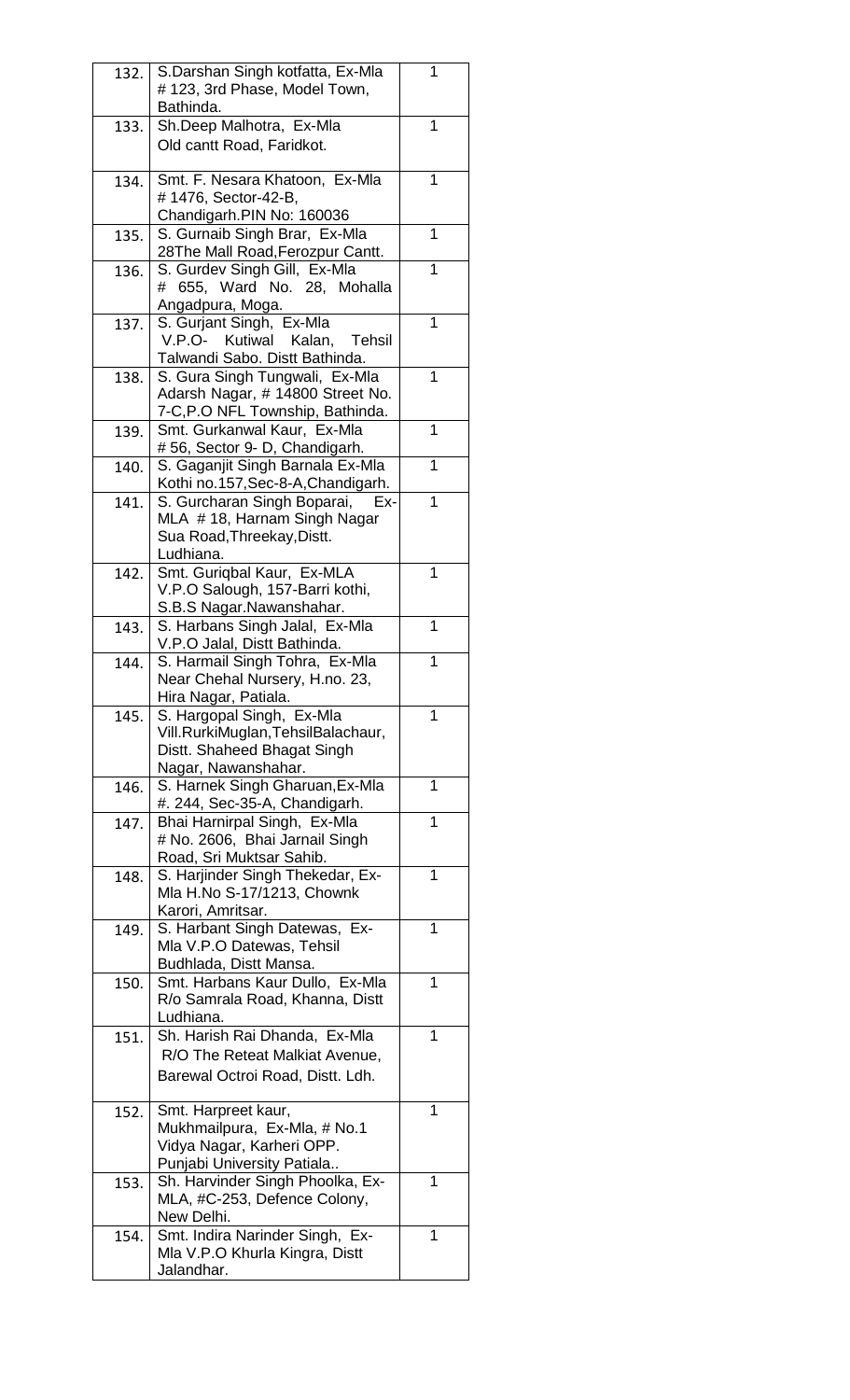| 155. | S. Inderjit Singh Jaijee, Ex-Mla                                 | 1 |
|------|------------------------------------------------------------------|---|
|      | H.no 1501, Sec-36D, Chandigarh.                                  | 1 |
| 156. | S. Inder Iqbal Singh Atwal, Ex-<br>Mla #484-A, Model Town, Ext.  |   |
|      | Ludhiana.                                                        |   |
| 157. | Sh. Jai Kishan Saini, Ex-Mla                                     | 1 |
|      | R/o 38, Rajinder Nagar,                                          |   |
|      | Jalandhar-144001.                                                |   |
| 158. | S. Jaswant Singh, Ex-Mla                                         | 1 |
|      | V.P.O Phaphre Bhaike, Tehsil and                                 |   |
|      | Distt Mansa.                                                     |   |
| 159. | S. Jagtar Singh Rajla, Ex-Mla                                    | 1 |
|      | V.P.O.Rajla, Tehsil Samana, Distt                                |   |
|      | Patiala.                                                         |   |
| 160. | Smt Jagdish Kaur Dhillon, Ex-Mla<br>R/o Dhillon Motor, Kotkapura | 1 |
|      | Road Faridkot.                                                   |   |
| 161. | S Johar Singh, Ex-Mla                                            | 1 |
|      | V. Gunopur, P.O. Saidowal.Teh.                                   |   |
|      | and Distt.Gurdaspur                                              |   |
| 162. | Smt. Jagdish Kaur Vaid, Ex-Mla                                   | 1 |
|      | R/o Guru Nanak Nagar Near                                        |   |
|      | Green Park View, Hoshiarpur.                                     |   |
| 163. | S. Jagtar Singh Multani, Ex-Mla                                  | 1 |
|      | Kothi No.1, Kartarpur Road,                                      |   |
|      | Kapurthala.                                                      |   |
| 164. | Sh Jugal Kishore Sharma, Ex-Mla                                  | 1 |
|      | #1707-A, Bagh Ramanand, Amritsar                                 |   |
| 165. | Chairman(seed carporation)<br>S. Jagjivan Singh khirniyan,       | 1 |
|      | Ex-Mla ward no. 7, Grain Market,                                 |   |
|      | Samrala, Distt. Ludhiana.                                        |   |
| 166. | S.Jasjit Singh Banni, Ex-Mla                                     | 1 |
|      | #175, Sec-9, Chandigarh.                                         |   |
| 167  | S. Jasbir Singh Khangura, Ex-Mla                                 | 1 |
|      | Pent House 9th Floor, Park Plaza                                 |   |
|      | Ferozpur Road, Ludhiana                                          |   |
| 168. | S. Jagbir Singh Brar, Ex-Mla                                     | 1 |
|      | # 221, Model Town, Jalandhar.                                    |   |
| 169. | S. Joginder Singh Jindu, Ex-MLA                                  | 1 |
|      | #386, Gawal Mandi Ferozepur                                      |   |
|      | Cantt, Distt Ferozepur.                                          |   |
| 170. | Justice Nirmal Singh, Ex-MLA,                                    | 1 |
|      | #472, Phase-1, Model Town, Distt                                 |   |
|      | Bathinda.                                                        |   |
| 171. | Sh. Kishan Chand Bains, Ex-MLA                                   | 1 |
|      | Vill. Sharafchak, P.O-Rattangarh,                                |   |
|      | Teh and Distt Pathankot.                                         |   |
| 172. | Smt. Karan kaur Brar, Ex-MLA,                                    | 1 |
|      | R/O Vill & PO Sarai Naga,                                        |   |
| 173. | Distt. Sri Muktsar Sahib, Punjab.<br>S. LaKhmir Singh Randhawa.  | 1 |
|      | Ex-MLA, Vill.- Muridke, P.O.- Kala                               |   |
|      | Afghanan, Teh.- Batala, Distt                                    |   |
|      | Gurdaspur.                                                       |   |
| 174. | S. Manjinder Singh Kang, Ex-MLA                                  | 1 |
|      | # 139, Basant Avenue, Amritsar.                                  |   |
| 175. | S. Manmohan Singh Sathiala,                                      | 1 |
|      | Ex-MLA, 47-A, Green Avenue,                                      |   |
|      | Amritsar                                                         |   |
| 176. | S. Mahesh Inder Singh Grewal,                                    | 1 |
|      | Ex-MLA, House no 153, Model                                      |   |
|      | Town, Ludhiana.<br>Dr. Malti Thapar. Ex-MLA,                     | 1 |
| 177. | R/o Dr Sham Lal Thapar, Nursing                                  |   |
|      | Home, and Researh Institute                                      |   |
|      | G.T.Road, Moga                                                   |   |
|      |                                                                  |   |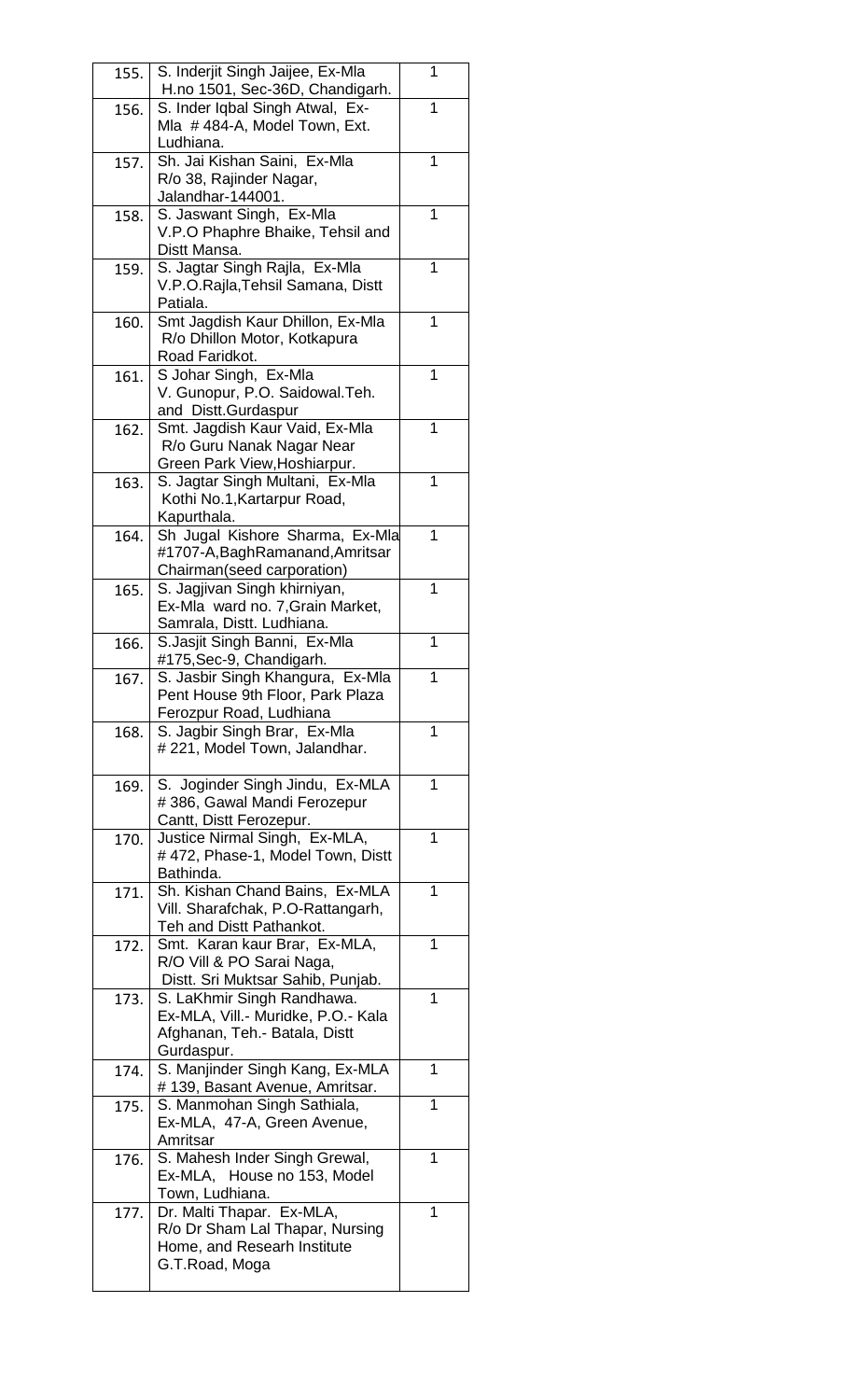| 178. | S. Manjinder Singh Bitta, Ex-MLA<br>Kothi NO. 1618, Sec. 39-B, CHD                                                                      | 1 |
|------|-----------------------------------------------------------------------------------------------------------------------------------------|---|
| 179. | OR kothi No: 77, Sec-7, CHD.<br>S. Malkiet Singh A.R, Ex-MLA<br># 82, Sant Chanan Singh Colony,                                         | 1 |
| 180. | Sultan Vind Road, Amritsar.<br>S. Mangat Rai Bansal, Ex-MLA                                                                             | 1 |
|      | # 291 Ward No. 14, Near D.A.V.<br>School, Nangal Colony, Mansa.<br>S.Mahesh Inder Singh, Ex-MLA                                         | 1 |
| 181. | V.PO. & Teh. Nihal Singh Wala,<br>Distt Moga.                                                                                           |   |
| 182. | S. Nasib Singh Gill, Ex-MLA,<br>#14, Sector-18-A, Chandigarh.                                                                           | 1 |
| 183. | Sh. Naresh Thakur, Ex-MLA,<br>R/o Civil Lines, Hoshiarpur.                                                                              | 1 |
| 184. | S.Nirmal Singh Mahant, Ex-MLA,<br>Mohalla Ajitsar Near Municipal<br>Office, # 166, Ludhiana Road,<br>Village - Raikot, Distt- Ludhiana. | 1 |
| 185. | S. Nirmal Singh Nimma, Ex-MLA,<br>V.P.O Sehna, Tehsil Tapa and<br>Distt Barnala.                                                        | 1 |
| 186. | Sh. Nusrat Ali Khan, Ex-MLA,<br>MohallaHazrat Sheikh, Malerkotla,<br>Distt Sangrur.                                                     | 1 |
| 187. | Dr. Navjot Kaur Sidhu, Ex-MLA,<br># 110, Holy City, Amritsar,                                                                           | 1 |
| 188. | S. Pritam Singh, Ex-MLA,<br>Vill. Bhikhowali, Tehsil and Distt<br>Gurdaspur.                                                            | 1 |
| 189. | S.Partap Singh Rai, Ex-Mla<br>Vill. Mohar Khewa, P.O Muzam,<br>Distt Fazilka.                                                           | 1 |
| 190. | S. Parkash singh Garhdiwala,<br>Ex-MLA, EH-595, Mohali Nagar<br>Garhdiwala road.                                                        | 1 |
| 191. | S. Parminder Singh, Ex-MLA<br>V.P.O Chogawan, Tehsil -Ajnala,<br>Distt - Amritsar.                                                      | 1 |
| 192. | S. Parkash Singh Bhatti, Ex-MLA<br>Sharda Vihar Colony, Sitto Road,<br>Tehsil - Abohar, Distt - Fazilka.                                | 1 |
| 193. | S. Parkash Chand Garg, Ex-MLA,<br>Dashmesh Nagar, Ward No.-5,<br>Bhawanigarh, Distt Sangrur.                                            | 1 |
| 194. | Sh Prem Mittal, Ex-MLA,<br># BXVI 171/221, Luxman Nagar,<br>Millar Ganj Ludhiana.                                                       | 1 |
| 195. | S. Prem Singh Chandumajra,<br>MLA, Vill.- Chandumira,<br>Ex<br>P.O. Basantpura (Patiala), # 103,<br>Phase 2, SAS Nagar, Mohali.         | 1 |
| 196. | Smt. Rajbans Kaur Rana, Ex-MLA<br>House no. 16, Sec-4, Chandigarh.                                                                      | 1 |
| 197. | Smt. Rajwinder Kaur Bhullar,<br>Ex-MLA, Vill.- Bhullar, P.O Bilga,<br>Tehsil- Phillaur, Distt Jalandhar.                                | 1 |
| 198. | Sh. Rajinder Kumar, Ex-MLA,<br>V.P.O Chukhiara, Distt Jalandhar.                                                                        | 1 |
| 199. | S. Ranjit Singh Majitha, Ex-MLA<br>V.P.O Waryam Nangal, Tehsil and<br>Distt Amritsar-143502.                                            | 1 |
| 200. | Bhalla,<br>Sh. Raman Kumar<br>Ex-MLA R/O Mission<br>Road,<br>Pathankot.                                                                 | 1 |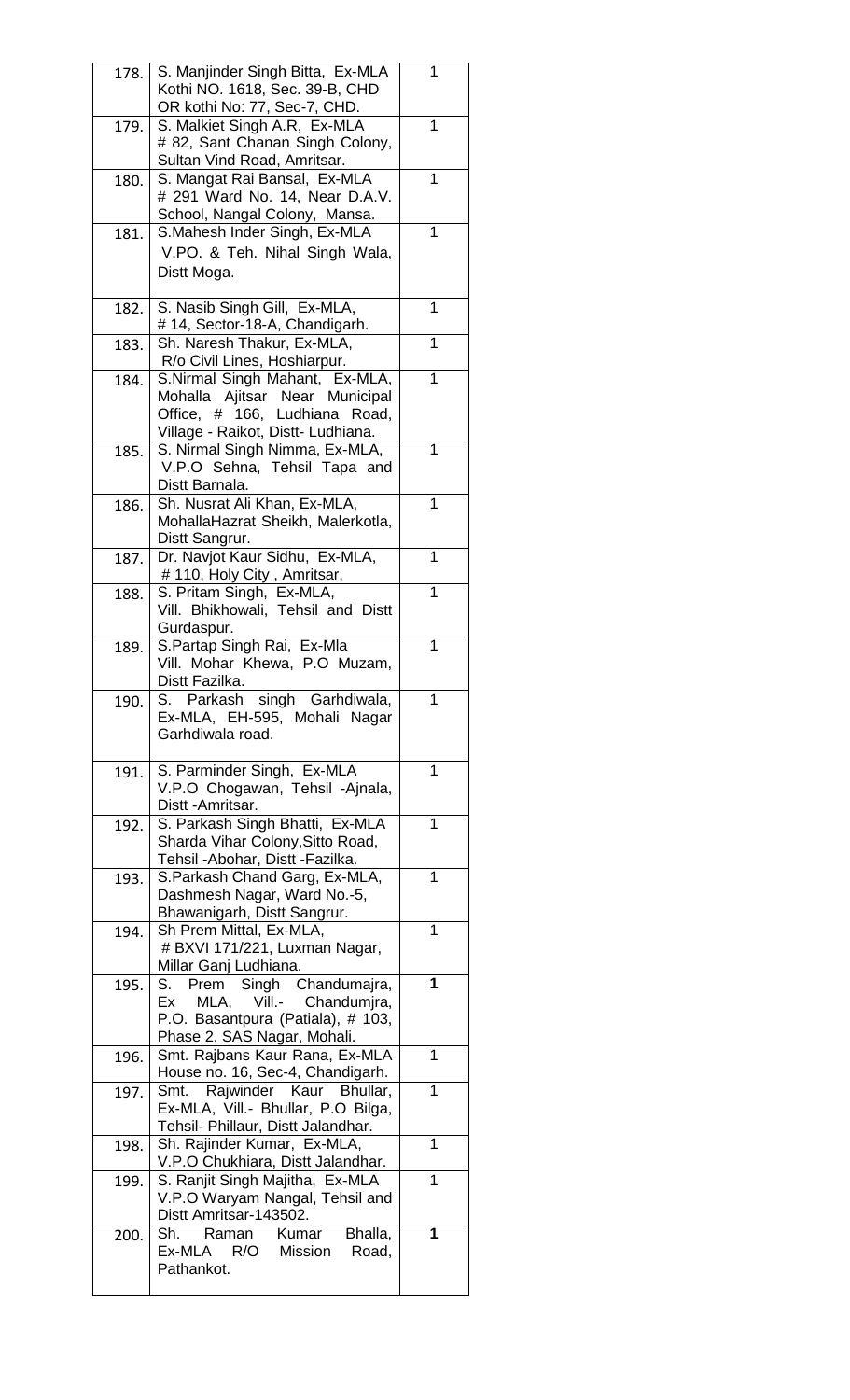| 201. |                                                                                      |   |
|------|--------------------------------------------------------------------------------------|---|
|      | Sh. Ramesh Kumar Singla,<br>Ex-MLA New Shiva Enclave,<br>Circular Road, Nabha, Distt | 1 |
|      | Patiala.                                                                             |   |
| 202. | Sh. Ram Lal Chitti, Ex-MLA                                                           | 1 |
|      | #33, Shaheed Udham Singh                                                             |   |
|      | Nagar, Jalandhar.                                                                    |   |
| 203. | Sh. Ram Kumar Goel, Ex-MLA                                                           | 1 |
|      | R/O National Clinic, West                                                            |   |
|      | Circular Road, Abohar, Distt                                                         |   |
|      | Fazilka.                                                                             |   |
| 204. | S. Raj Singh Kheri, Ex-MLA                                                           | 1 |
|      | V.P.O Kheri kalan, Teh. Dhuri,                                                       |   |
|      | Distt-Sangrur-148025.                                                                |   |
| 205. | S. Raj Mohinder Singh Majitha,                                                       | 1 |
|      | Ex-MLA E-312, Block Ranjit                                                           |   |
|      | Avenue, Amritsar.                                                                    |   |
| 206. | Sh. Rumal Chand, Ex-MLA,                                                             | 1 |
|      | V.P.O Begowal, Taragarh, Teh.                                                        |   |
|      | and Distt- Pathankot-143532.                                                         | 1 |
| 207. | S.Ranjit Singh Talwandi, Ex-MLA,<br>V.P.O. Talwandi Rai, Teh. Raikot,                |   |
|      | Distt.- Ludhiana.                                                                    |   |
| 208. | S. Ripjit Singh Brar, Ex-MLA,                                                        | 1 |
|      | Vill Charewal, Teh. And Distt.                                                       |   |
|      | Muktsar OR Kotkpura Road                                                             |   |
|      | Muktsar.                                                                             |   |
| 209. | Smt. Rajwinder kaur Bhagike,                                                         | 1 |
|      | Ex-MLA, VPO. Bhagike, Teh.                                                           |   |
|      | Nehal Singh Wala, Distt. Moga.                                                       |   |
| 210. | S. Ranjit Singh Dhillon, Ex-MLA                                                      | 1 |
|      | # GS-26 Near Senior Secondary                                                        |   |
|      | School Block 25, Sekhewal                                                            |   |
|      | Ludhiana.                                                                            |   |
| 211  | S. Ravinder Singh Brahampura,                                                        | 1 |
|      | Ex-MLA, # 30, Guru Har Rai                                                           |   |
|      | Avenue, OPP. Khalsa College,                                                         |   |
|      | Amritsar.                                                                            |   |
| 212. | S.Surjit Singh Minhas, Ex-MLA,                                                       | 1 |
|      | 120-NewJawaharNagar,                                                                 |   |
|      | Jalandhar.                                                                           |   |
| 213. | Smt.Surjit Kaur, Barnala, Ex-MLA,                                                    | 1 |
|      | Kothi no.11, Sec-7, A Chandigarh.                                                    |   |
| 214. |                                                                                      |   |
|      | Sh. Sahi Ram Bishnoi, Ex-MLA                                                         | 1 |
|      | V.P.O Sakta Khera, Tehsil                                                            |   |
|      | Dabwali, Distt Sirsa.                                                                |   |
| 215. | S. Satwant Singh Mohi, Ex-MLA,                                                       | 1 |
|      | R/O A-4, Rajbaha Road, Patiala.                                                      |   |
| 216. | S.SurinderPal Singh Thamanwal,                                                       | 1 |
|      | Ex-MLA, Vill. Thammanwal,                                                            |   |
|      | P.O- Bilga, Distt- Jalandhar.                                                        |   |
| 217. | S. Sukhdev Singh Sukhladhi,                                                          | 1 |
|      | Ex-MLA, Vill. Sukhladhi, P.O                                                         |   |
|      | Bangi Raghu, Tehsil Talwandi                                                         |   |
|      | Sabo, Distt Bathinda.                                                                | 1 |
| 218. | S. Sohan Singh Bodal, Ex- MLA,                                                       |   |
|      | B-21,# 49, Hargovind Nagar, Near<br>Naloyan Chock, Distt Hoshiarpur.                 |   |
| 219. | S. Shamsher Singh Rai, Ex-MLA                                                        | 1 |
|      | Kothi noL2432, Phase-11, Mohali.                                                     |   |
| 220. | S. Sukhwinder Singh Aulakh,                                                          | 1 |
|      | Ex-MLA, V.-Mansa kanchia,                                                            |   |
|      | Bhikhi Road, Opp. Reliance                                                           |   |
|      | Pump, Distt -Mansa.                                                                  |   |
| 221. | S. Sukhwinder Singh Buttar,                                                          | 1 |
|      | Ex-MLA, Vill.-Fatehpur Sugga,                                                        |   |
|      | Tehsil - Patti, Tarn taran.                                                          |   |